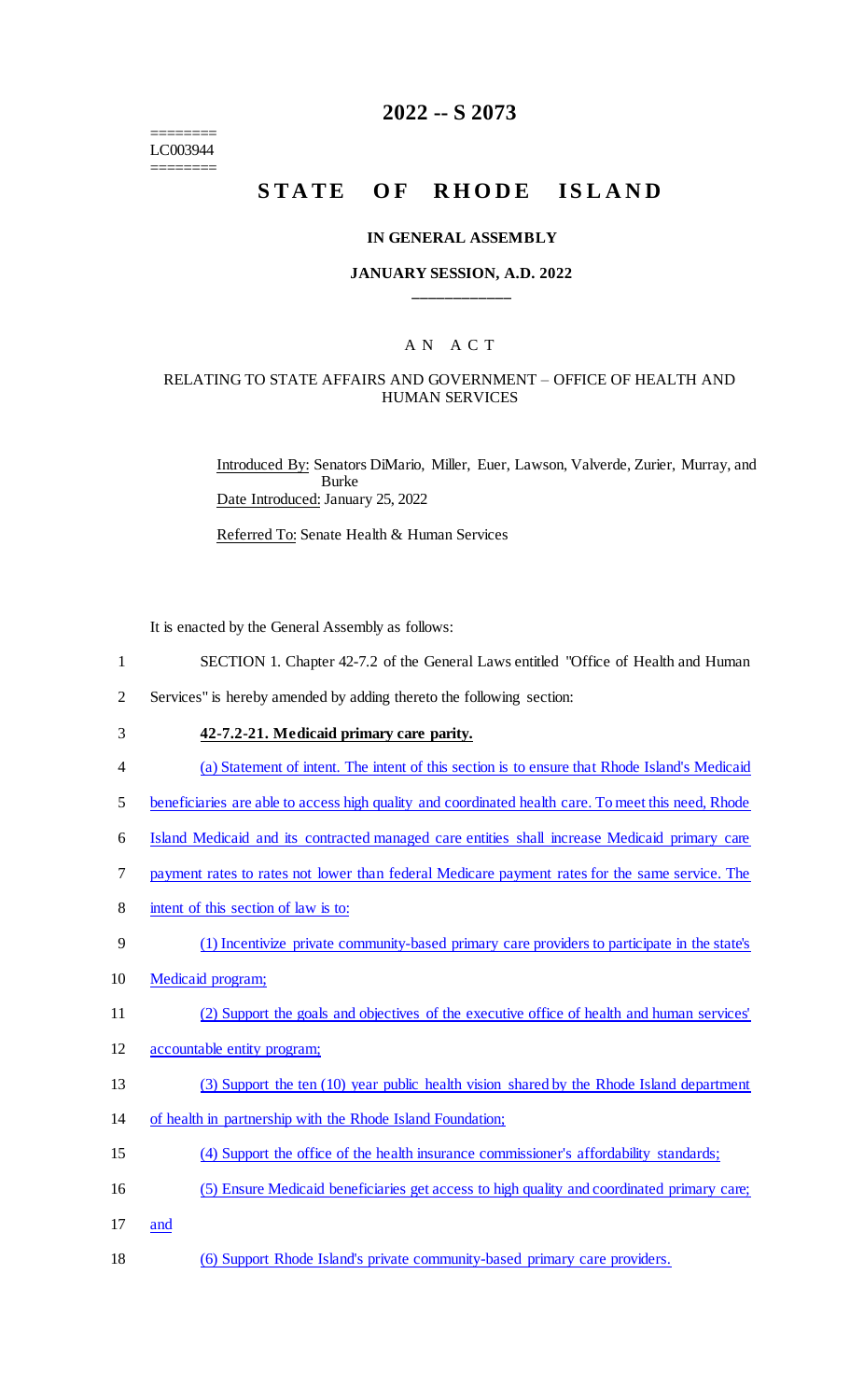- 1 (b) On or before July 1, 2023, Rhode Island Medicaid and its contracted managed care
- 2 entities shall provide that all primary care reimbursement rates are not lower than one hundred
- 3 percent (100%) of the federal Medicare reimbursement rates.
- 4 (c) The executive office of health and human services shall conduct an analysis of the
- 5 impact of this section on access to care for Medicaid beneficiaries and submit a report of its findings
- 6 to the general assembly on or before January 1, 2026.
- 7 SECTION 2. This act shall take effect upon passage.

======== LC003944 ========